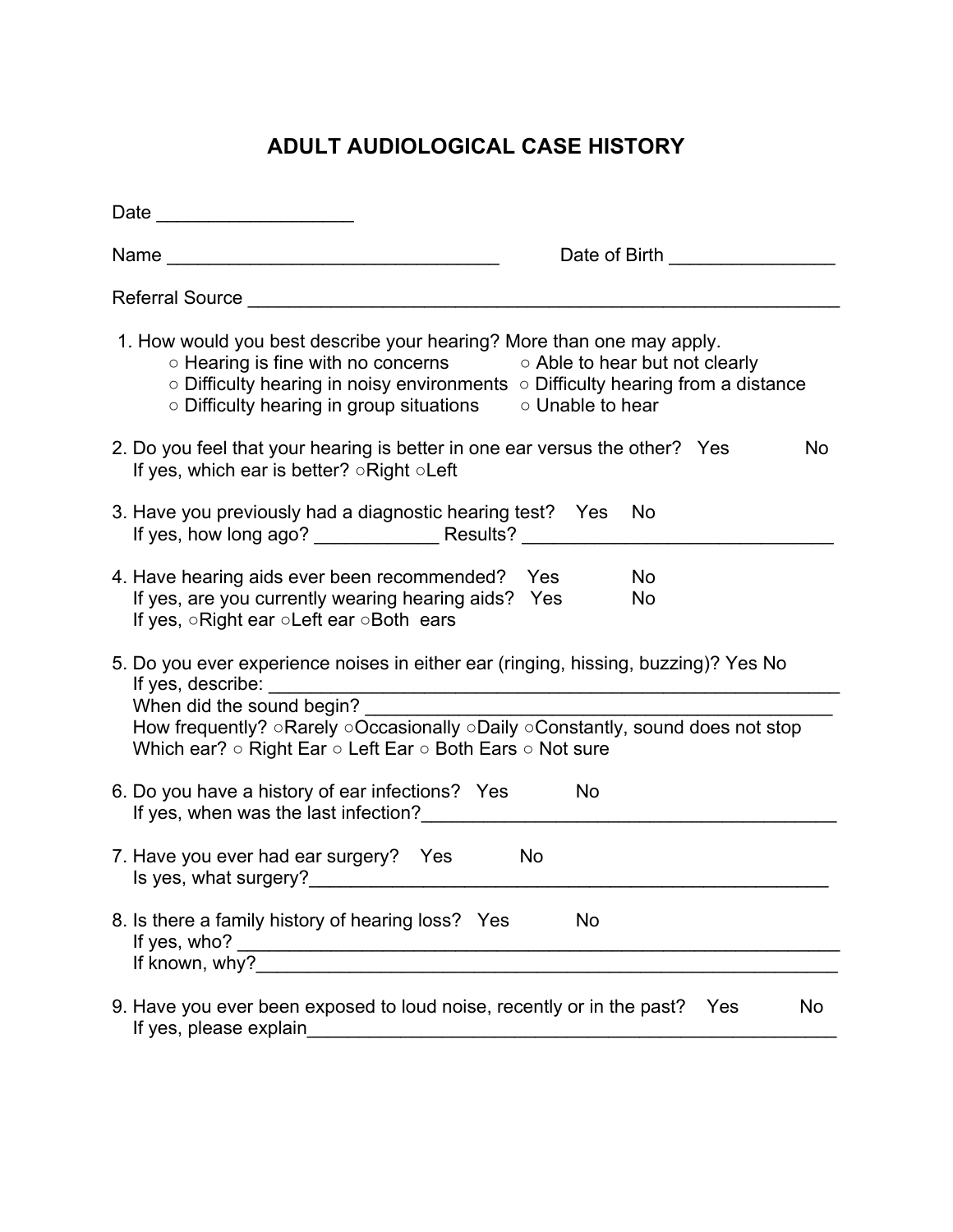| Please check $(v)$ if you have experienced any of the following:<br>○ Excessive ear wax o Ear drainage/bleeding<br>$\circ$ Ear pressure/fullness $\circ$ Popping sensation in the ear<br>○ Fluctuating hearing loss ○ Fluid behind the eardrum<br>Dizziness/Vertigo<br>o Sensitivity to loud noises                                                   |                                                                                                                                                                                                                                                        |                                        |                                | ○ Swimmer's Ear<br>$\circ$ Ear pain<br>$\circ$ |
|-------------------------------------------------------------------------------------------------------------------------------------------------------------------------------------------------------------------------------------------------------------------------------------------------------------------------------------------------------|--------------------------------------------------------------------------------------------------------------------------------------------------------------------------------------------------------------------------------------------------------|----------------------------------------|--------------------------------|------------------------------------------------|
| Please check $(\sqrt{)}$ if you have been diagnosed with any of the following:<br>○ Otosclerosis<br>$\circ$ Labyrinthitis<br>○ Permanent hearing loss ○ Acoustic neuroma<br>○ Ossicular dislocation/fixation                                                                                                                                          |                                                                                                                                                                                                                                                        | ○ Cholesteatoma<br>○ Meniere's disease | ○ Barotrauma<br>○ Bell's palsy | ○ Sudden hearing loss                          |
| <b>Medical History:</b><br>1. Have you ever used tobacco products of any kind? Yes                                                                                                                                                                                                                                                                    |                                                                                                                                                                                                                                                        |                                        | No                             |                                                |
| 2. How many alcoholic drinks/week do you consume?                                                                                                                                                                                                                                                                                                     |                                                                                                                                                                                                                                                        |                                        |                                |                                                |
| 3. Please check $(v)$ if you have experienced any of the following:<br>○ Heart disease<br>○ Stroke/TIA<br>○ Diabetes ○ Measles ○ Environmental allergies<br>○ High blood pressure<br>○ Hypothyroidism<br>○ Asthma<br>○ Mental illness<br>$\circ$ Depression or anxiety $\circ$ Hepatitis A, B or C $\circ$ Loss of Consciousness<br>$\circ$ Migraines | ⊙ Mumps on Kidney or renal problems<br>⊙ Meningitis on Chronic sinus infections<br>○ Scarlet fever ○ Cancer<br>o HIV/AIDS o Radiation/chemotherapy<br>○ Tuberculosis ○ Long term IV antibiotics<br>○ Visual Problems ○ Head trauma<br>○ Liver Problems |                                        |                                | o Exposure to chemicals/solvents               |
| 4. Please list your current prescriptions:<br>Medication                                                                                                                                                                                                                                                                                              |                                                                                                                                                                                                                                                        |                                        |                                | Reason                                         |
|                                                                                                                                                                                                                                                                                                                                                       |                                                                                                                                                                                                                                                        |                                        |                                |                                                |
|                                                                                                                                                                                                                                                                                                                                                       |                                                                                                                                                                                                                                                        |                                        |                                |                                                |
|                                                                                                                                                                                                                                                                                                                                                       |                                                                                                                                                                                                                                                        |                                        |                                |                                                |
| Signature of person completing history                                                                                                                                                                                                                                                                                                                |                                                                                                                                                                                                                                                        | Date                                   |                                |                                                |